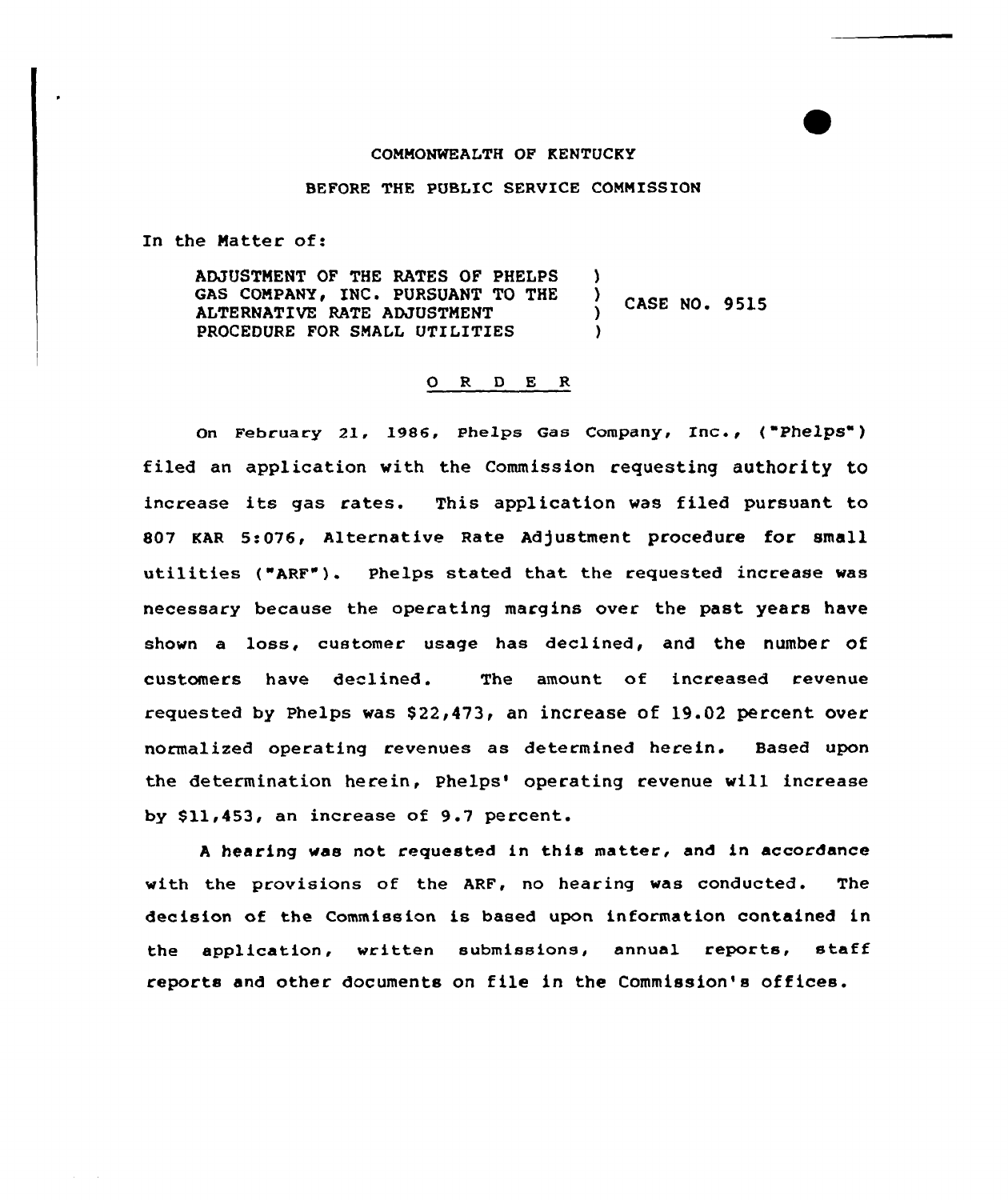#### CONNENTARY

Phelps operates as a public utility providing gas service to 213 residential customers in the town of Phelps in Pike County, Kentucky.

#### TEST PERIOD

Phelps proposed and the Commission has accepted the l2-month period ending December 31, 1985, as the test period for determining the reasonableness of the proposed rates. In using the historic test period, the Commission has given full consideration to appropriate known and measurable changes.

# Staff Audit Report Adjustments

In the course of its investigation in this case, the Commission staff performed a limited audit to verify reported test-year expenses and determined what accounting or classification changes might be appropriate. The Commission's objective was to substantially reduce the need for written data requests, thus reducing the expense to Phelps. The staff audit report of Phelps' operations for the calendar year 1985 was filed as <mark>a</mark> part of the record in this case on Nay 20, 1986.

The Commission hereby adopts the findings of that report to be used for rate-making purposes herein.

On Nay 30, 1986, Phelps filed comments regarding the audit report. These comments were addressed by the Commission staff in an appendix to the Commission's Order dated June 24, 1986. The comments filed by Phelps raised no substantive issues and neither those comments nor the staff's response affected the determinations he re in.

 $-2-$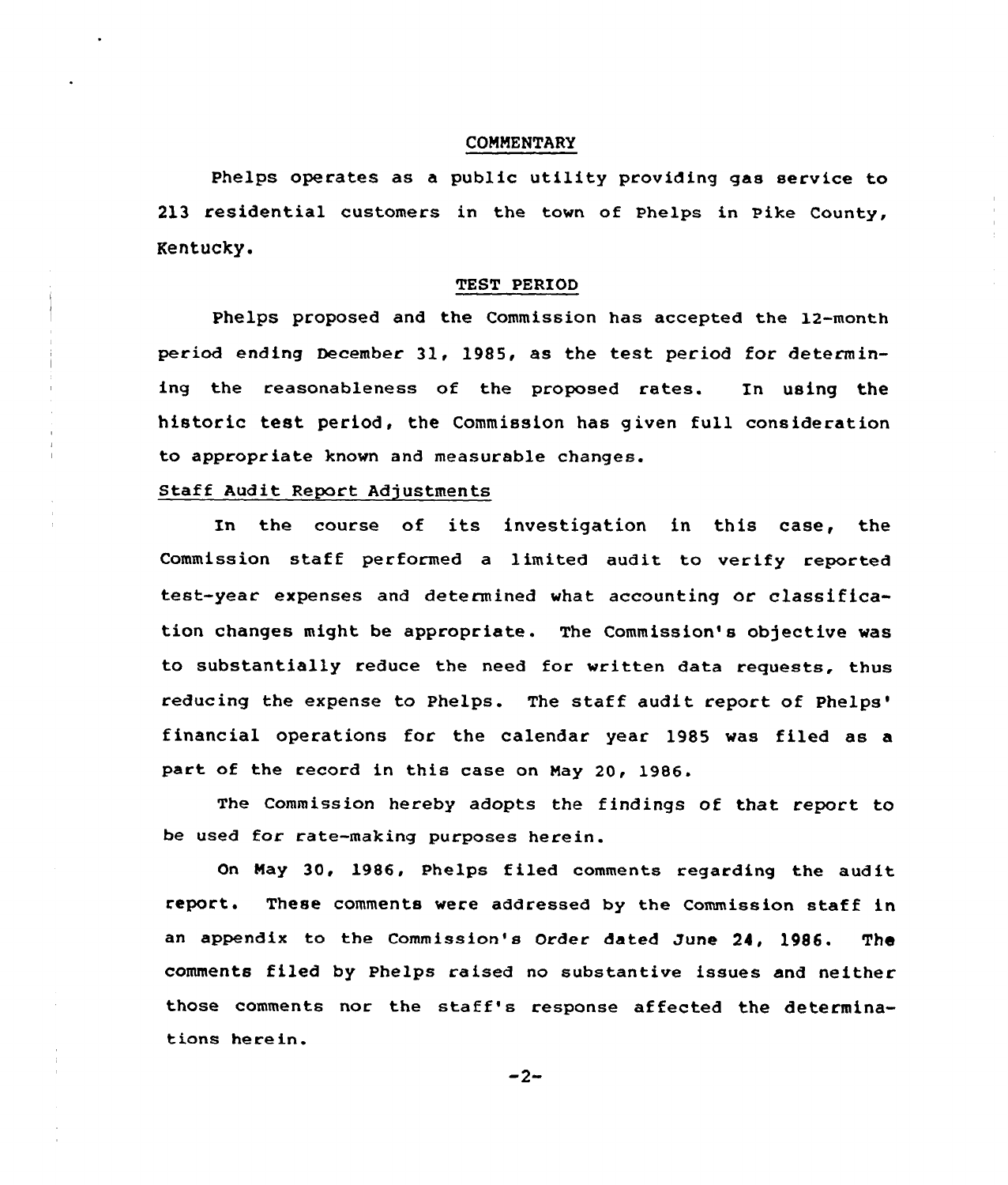The Commission has made additional adjustments to the test year, as determined in the audit report, based upon the following findings of fact to reflect more normal and current operating conditions:

#### VALUATION

## Net Investment

Phelps proposed a net investment rate base of \$25,355. The Commission has adopted Phelps' proposed net investment rate base with the following modifications:

Accumulated depreciation has been reduced by S705 to reflect the finding in the audit report that test-year depreciation expense was overstated by that amount.

Working capital of 1/8 of operation and maintenance expenses, exclusive of depreciation, taxes and other deductions, has been calculated based upon the adjusted pro forma operation and maintenance expenses found reasonable herein.

An adjustment of \$600 has been made to increase working capital to reflect the test year end balance of prepayments.

With these adjustments, Phelps' net investment rate base for rate-making purposes is as follows:

| Gas Utility Plant in Service                | \$76,775     |
|---------------------------------------------|--------------|
| add:<br>Prepayments<br>Cash Working Capital | 600<br>4,986 |
| Less:<br>Reserve for Depreciation           | 57,831       |
| Net Investment Rate Base                    | \$24,530     |

 $-3-$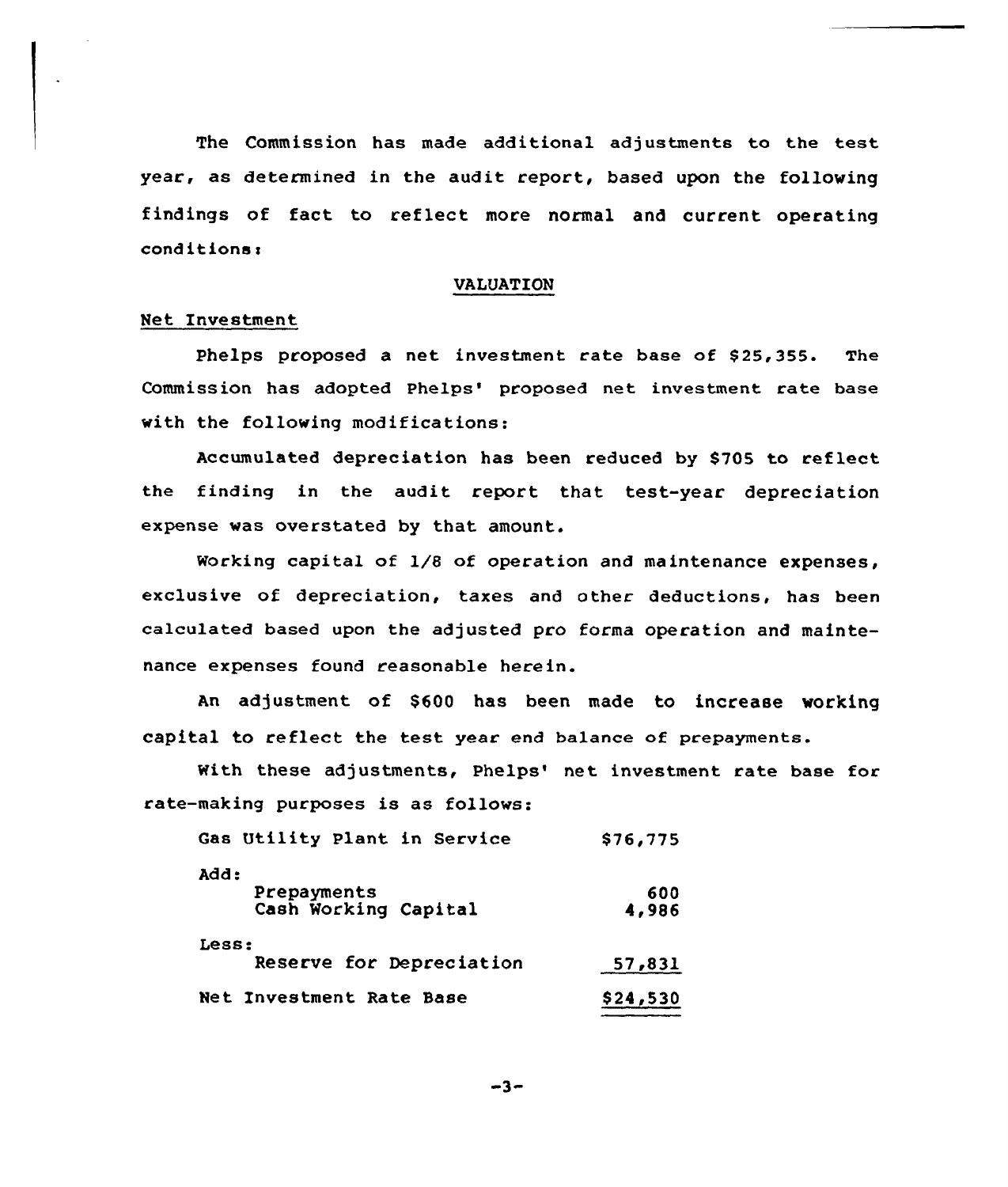# Interest on Notes Payable to Nike Little

In its application, Phelps proposed an adjustment of \$4,510 to reflect intecest expense associated with a 841,000 note payable to Mike Little.<sup>1</sup> This note apparently consolidates into a single note several notes dating back to January 27, 1983.<sup>2</sup> Interest expenses related to these notes payable have never been charged to the operations of Phelps in the annual cepocts filed with the Commission.

Phelps states that the amounts were borrowed to pay operating expenses and to have done a leak survey and line repairs.<sup>3</sup> The lack of plant additions in recent years suggests that the amounts were applied primarily for non-capital purposes. The Commission is of the opinion that interest on debt to pay past operating losses is not an appropriate expense for rate-making purposes. The Commission has taken the position that it is the utility's responsibility to seek timely cate relief when necessary cather than to finance losses through incurrence of debt and burden the ratepayecs with the subsequent debt-service. To allow the recovery of debt resulting from past operating losses would constitute retcoactive rate-making.

As justification for inclusion of this interest expense Phelps states "There is no reason to not permit interest on notes

3 Response to Commission's Information Request, Item No. 3.

 $\mathbf{I}$ Application, p. 2.

<sup>2</sup> 1985 Annual Report, p. 2.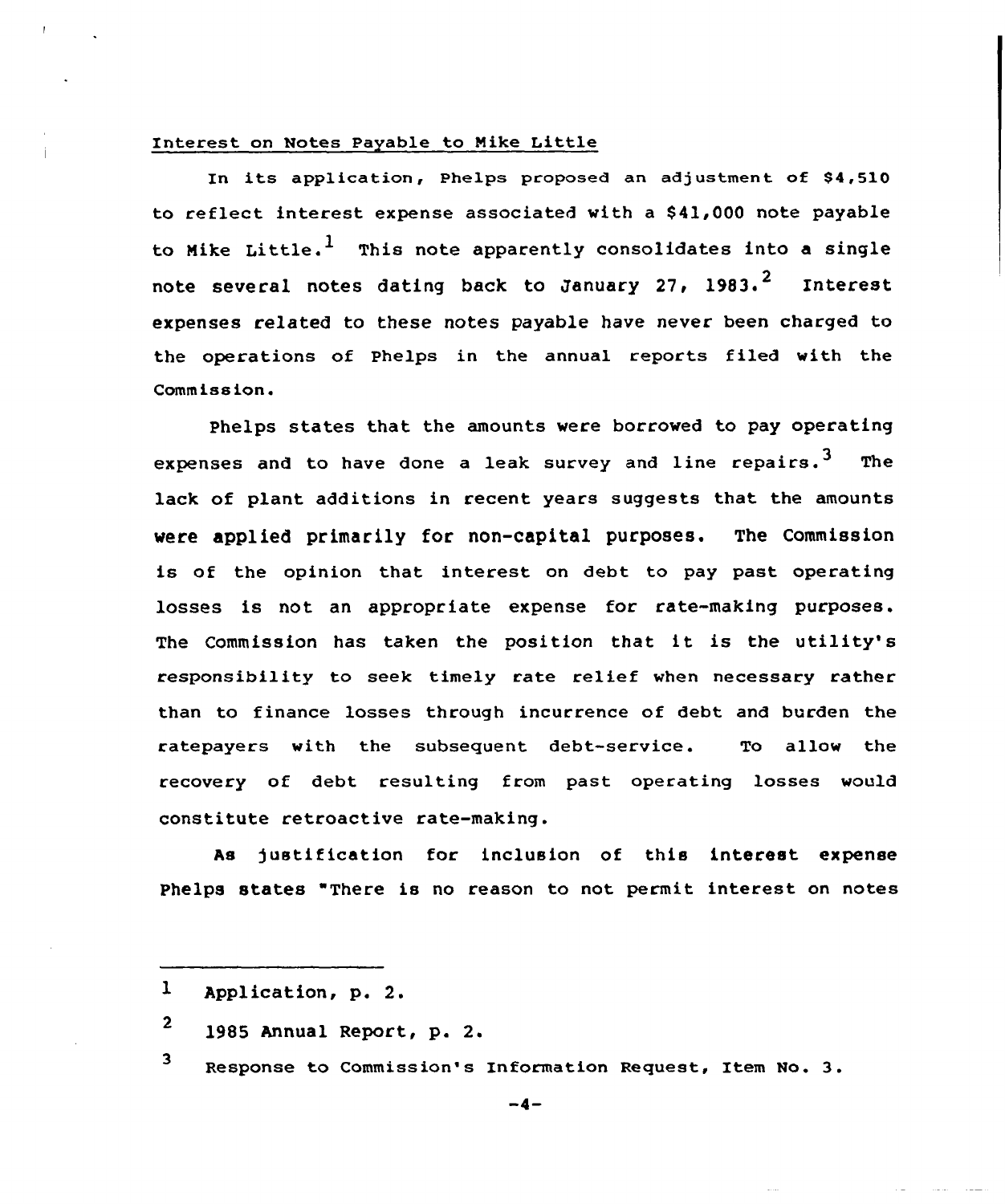for rate purposes. Interest on debt is an appropriate expense.<sup>\*4</sup> To the contrary, the methodology proposed by Phelps for determination of rates, return on rate base, excludes interest expense as a rate-making item except as it may affect income taxes. Interest expense is a below-the-line item. The Commission, in accordance with the return on rate-base methodology, finds that the interest on notes payable to Hike Little, or any other interest, unless justified, shall not be permitted for cate-making purposes. The \$4,510 adjustment is therefore disallowed.

The Commission realizes that the sources of capital for small utilities are limited, and that Phelps is fortunate to have the availability of owner-financing. If reasonable grounds are advanced in future proceedings, recovery of the associated interest. may be allowed.

### Interest on Past-Due Billings

As determined 'n the audit report, Phelps misclassified \$ 3,663 in late charges on past due billings from Columbia Gas as purchased gas expense. The audit report reclassified this amount to Account No. 431 — Other Interest Expense. The Commission has in many instances disallowed for rate-making purposes amounts related to late-payment penalties and as explained in the preceding section, under the methodology proposed by Phelps for computation of its revenue requirement, return on rate-base, interest expense is classified as a non-operating expense item and, therefore, a cost to be borne by the stockholders rather than the

Ibid.

 $-5-$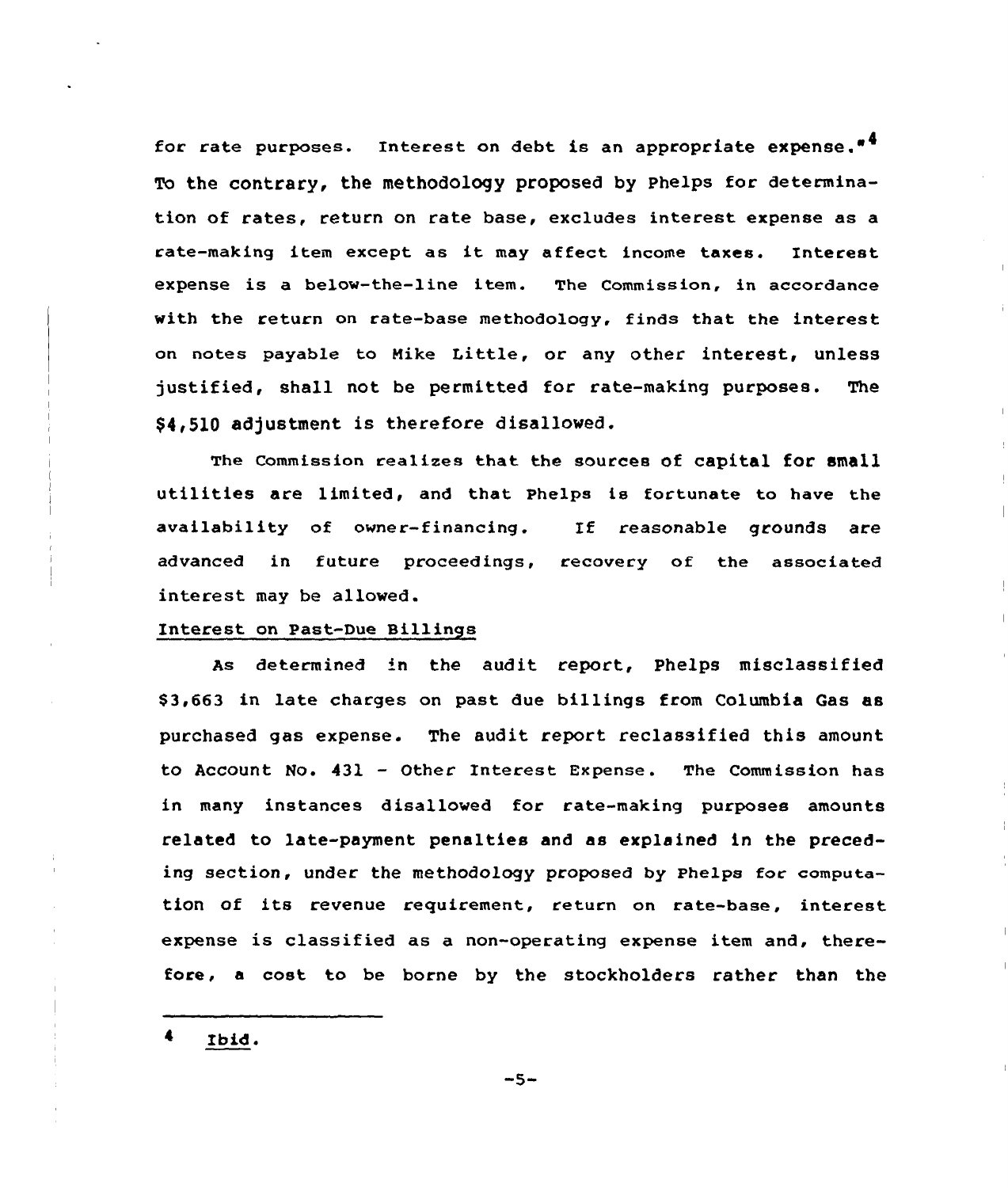ratepayers. Only under extraordinary circumstances would interest expense be considered as an operating expense for rate-making purposes.

At the Commission's request to explain why interest expense on past-due billings should be allowed in this instance Phelps responded, "Interest is a legitimate operating expense, there is no reason to even suspect that it would not be allowed for rate purposes."<sup>5</sup> The Commission finds that this is not an adequate explanation to permit deviation from the normal treatment of this expense. Therefore, this amount has not been used for the purposes of determining rates herein.

### Income Taxes

In its application Phelps proposed an adjustment of \$360 for state and federal income tax expense. However, the record reflects that Phelps is a Sub-Chapter <sup>S</sup> corporation and Phelps, by its own admission, stated that income taxes should not be allowed in this instance.<sup>b</sup> The proposed \$360 has, therefore, been excluded for rate-making purposes herein.

# Other Taxes

Included within phelps'985 reported Other Taxes expense was \$ 3,510 related to the <sup>3</sup> percent utility tax collected from customers and paid over to the Pike County school system. This collection by Phelps represents neither income nor expense and, as such,

<sup>5</sup> Ibid., Item No. 6.

<sup>6</sup> Ibid., Item No. 2.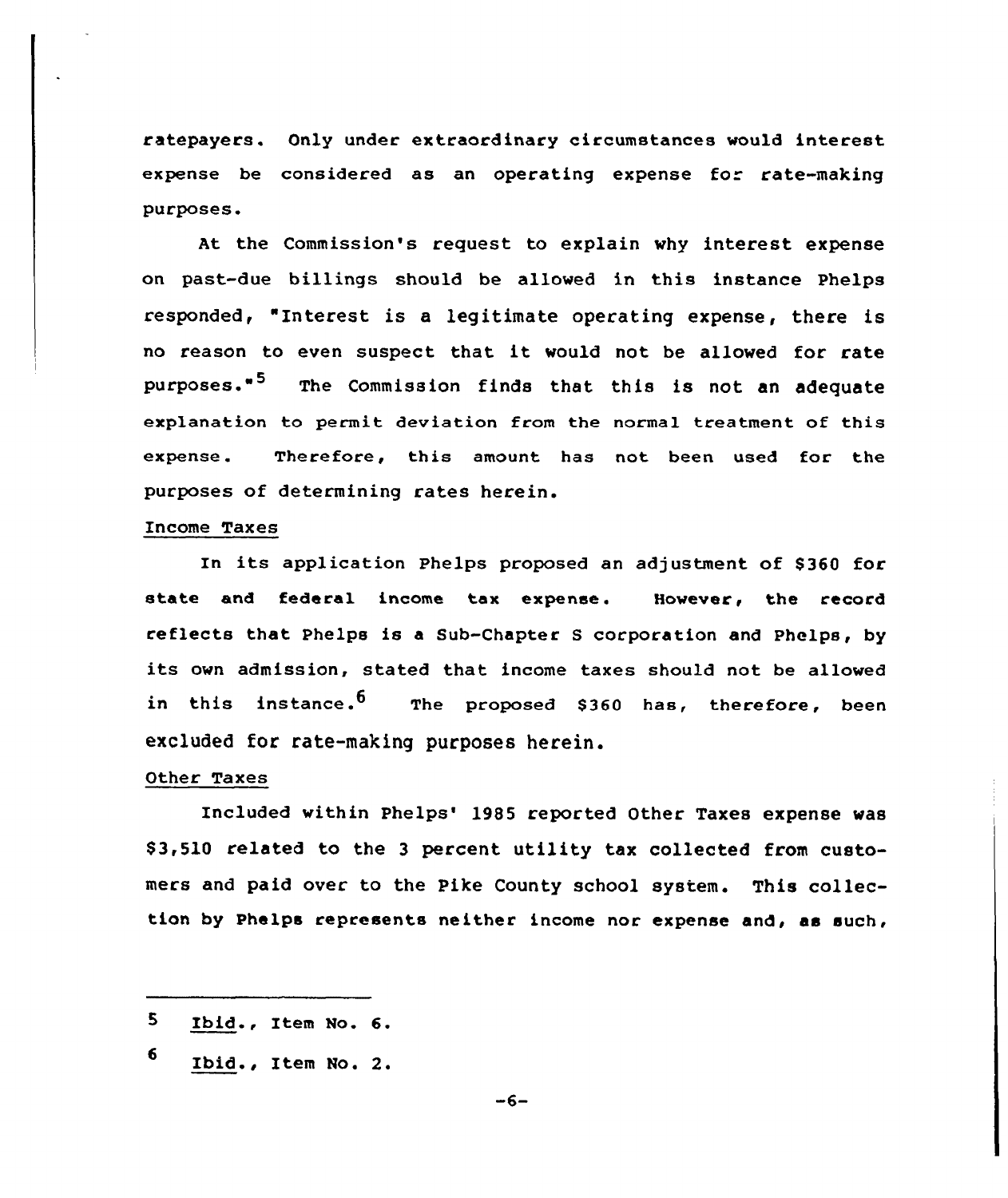has not been included in the adjusted operating statement contained herein.

The Commission, after consideration of all pro forma adjustments and applicable income tax effects, has determined adjusted operating results to be as follows:

|                    | Test Year<br>Per Audit | Adjustments              | Test Year<br>Adjusted  |
|--------------------|------------------------|--------------------------|------------------------|
| Operating Revenues | \$125,923              | \$ 5,796                 | \$118,127              |
| Operating Expenses | 137,386                | <10,259>                 | 127,127                |
| Operating Income   | $\overline{11,4635}$   | 2,463                    | $\sqrt{9,000}$         |
| Other Deductions   | 3,663                  | $\langle 3, 663 \rangle$ | $-0-$                  |
| Net Income         | $$<$ 15,126 $>$        | $\frac{1}{6,126}$        | <u>६ &lt;९,०००&gt;</u> |

## RATE OF RETURN

Phelps requested a rate of return on net investment rate base of 10 percent. In its most recent case, Phelps was allowed <sup>a</sup> return of 13 percent. The requested return is consistent with the lowered returns allowed by the Commission since Phelps' last case in 1982 and therefore, the Commission is of the opinion that the requested return of 10 percent is a fair, just and reasonable rate of return on net investment rate base in that it will allow Phelps to pay its operating expenses, service its debt, and provide <sup>a</sup> reasonable surplus for equity growth.

# REVENUE REQUIREMENTS

The Commission has determined that Phelps needs additiona1 annual operating income of \$11,453 to produce an overall return on net investment rate base of 10 percent. To achieve this level of

 $-7-$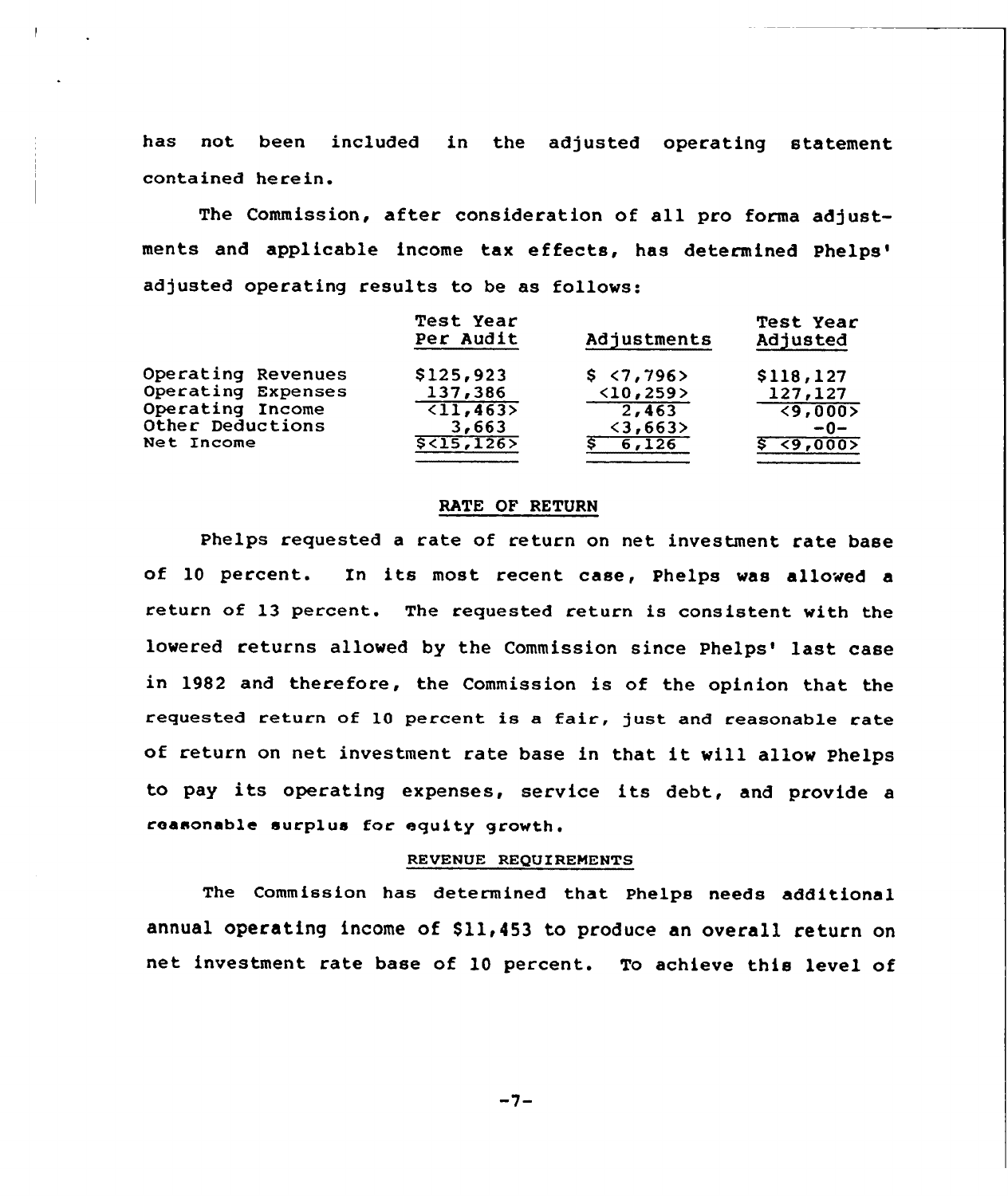operating income, Phelps is entitled to increase its annual revenues by \$11,453 over normalized operating revenues as determined herein.

The rates and charges in Appendix <sup>A</sup> are designed to produce gross operating revenue, based upon the adjusted test year, of \$129,580.

## FINDINGS AND ORDERS

The Commission, after examining the evidence of record and being advised, is of the opinion and finds that:

1. Phelps' proposed rates are not fair, just and reasonable and should be denied,

2. The rates and charges in Appendix <sup>A</sup> are the fair, just and reasonable rates to be charged by Phelps.

IT IS THEREFORE ORDERED that:

1. The rates in Appendix <sup>A</sup> be and they hereby are approved for service rendered by Phelps on and after the date of this Order.

2. The rates proposed by Phelps be and they hereby are denied.

3. Within <sup>30</sup> days from the date of this Order Phelps shall file with the Commission its revised tariff sheets setting out the rates approved herein.

 $-8-$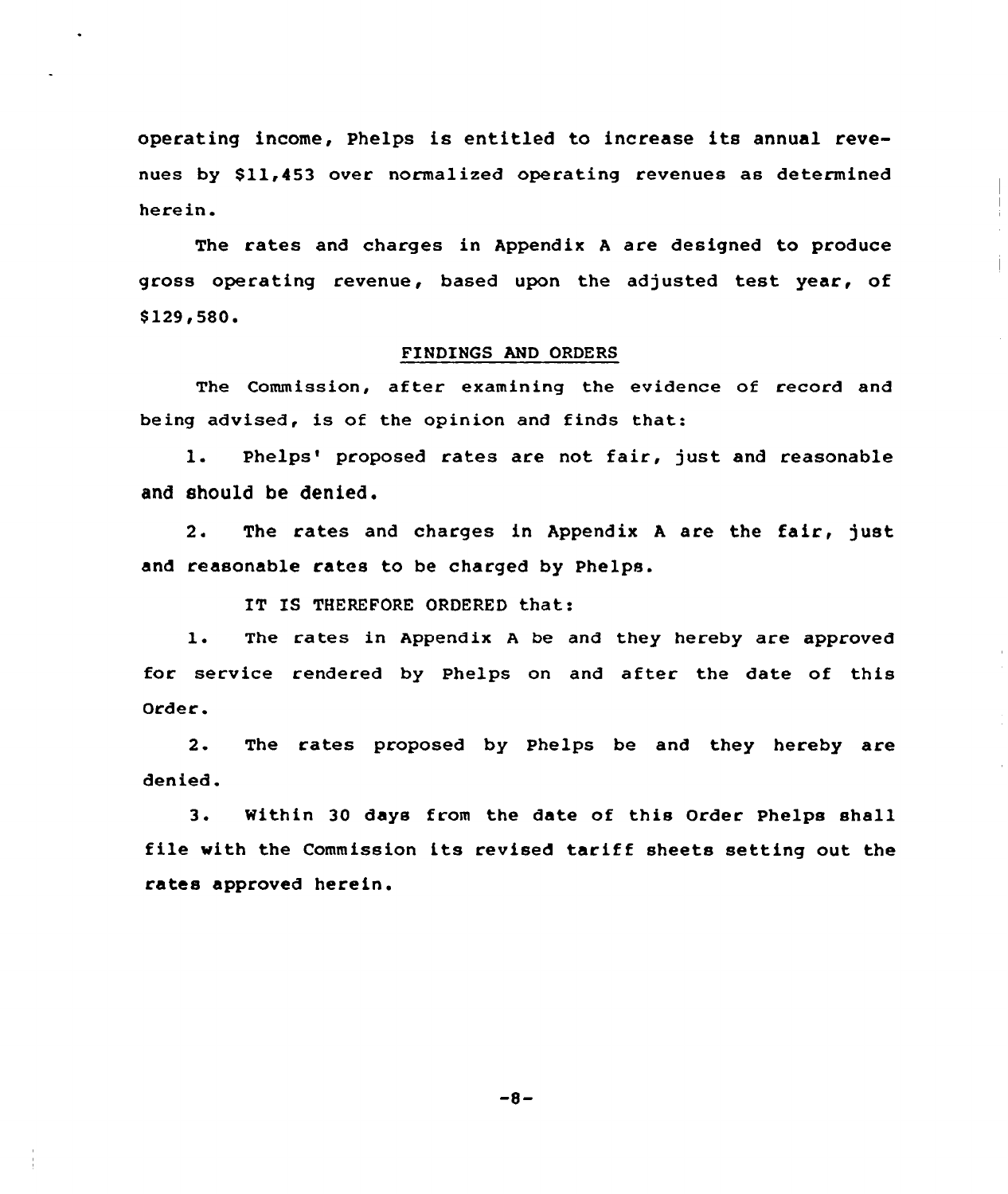Done at Frankfort, Kentucky, this 10th day of July, 1986.

PUBLIC SERVICE COMMISSION

Ruhard D Neman Vice Chairman M. Williamy

ATTEST:

**Secretary**